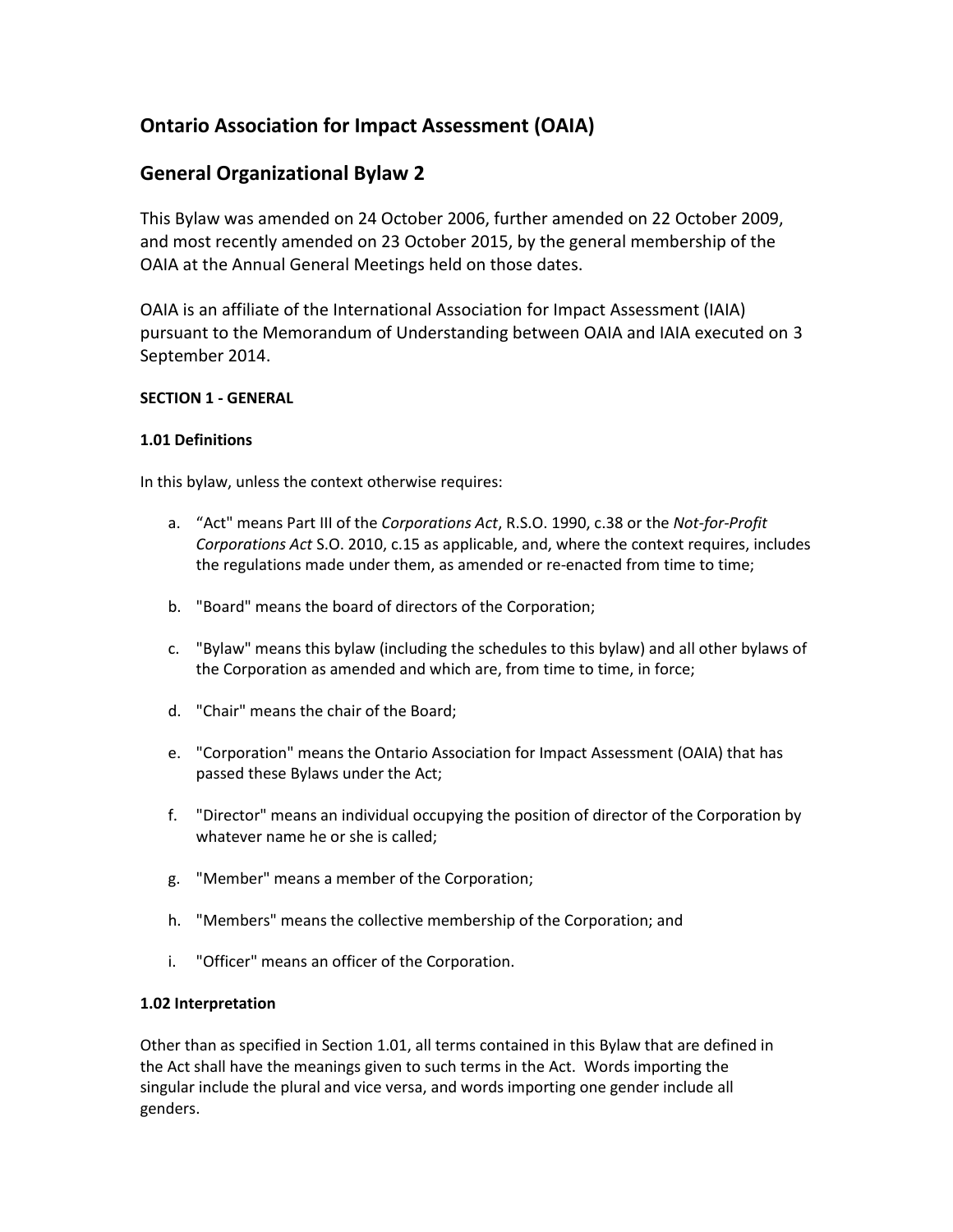## **1.03 Severability and Precedence**

The invalidity or unenforceability of any provision of this Bylaw shall not affect the validity or enforceability of the remaining provisions of this Bylaw. If any of the provisions contained in the Bylaw are inconsistent with those contained in the Articles or the Act, the provisions contained in the Articles or the Act, as the case may be, shall prevail.

## **1.04 Seal**

The seal of the Corporation, if any, shall be in the form determined by the Board.

## **1.05 Execution of Contracts**

Deeds, transfers, assignments, contracts, obligations and other instruments in writing requiring execution by the Corporation may be signed by any two of those of its Officers or Directors who have been authorized by the Board of Directors to sign any document on behalf of the Corporation. In addition, the Board may from time to time direct the manner in which and the person by whom a particular document or type of document shall be executed. Any person authorized to sign any document may affix the corporate seal, if any, to the document. Any Director or Officer authorized by the Board of Directors to sign any document on behalf of the Corporation may certify a copy of any instrument, resolution, Bylaw or other document of the Corporation to be a true copy thereof.

## **SECTION 2 - DIRECTORS**

## **2.01 Authority**

The Board of Directors shall have the authority to set OAIA policy, priorities and budgets, approve financial transactions, and approve the creation and staffing of operational positions required to carry out the work of OAIA, subject to the Act and to OAIA's purpose statement.

## **2.02 Eligibility**

Any individual member of OAIA may serve as a Director or an Officer. Termination of membership shall automatically terminate eligibility to be a Director or an Officer.

## **2.03 Number**

Subject to the articles, the Board shall be comprised of a minimum of eight (8) and a maximum of twelve (12) Directors.

## **2.04 Election and Term**

Directors shall be elected by the Members. The term of office of Directors shall be two years, expiring at the second annual meeting following the meeting at which, or immediately prior to which, they are elected, or until their successors are elected or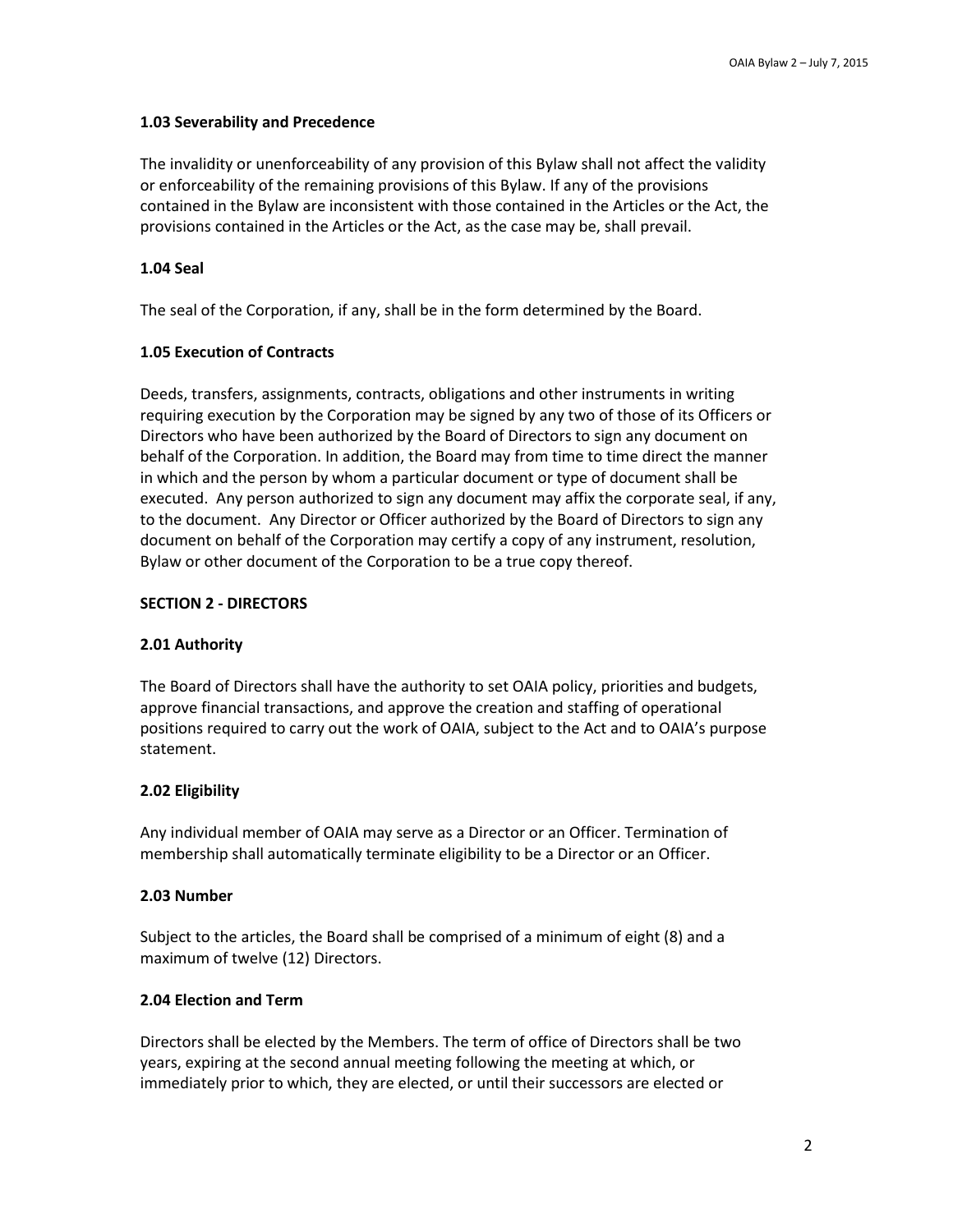appointed. Directors shall be eligible for re-election for additional terms of one or two years.

#### **2.05 Vacancies**

The office of a Director shall be vacated immediately:

- a. if the Director resigns office by written notice to the Secretary, which resignation shall be effective at the time it is received by the Secretary or at the time specified in the notice, whichever is later;
- b. if the Director dies or becomes bankrupt;
- c. if the Director is found to be incapable of managing property by a court or under Ontario law;
- d. if at a meeting of the Members, a resolution is passed by at least a majority of the votes cast by the Members removing the Director before the expiration of the Director's term of office; or
- e. if the Director ceases to be a Member of the Corporation.

#### **2.06 Filling Vacancies**

A vacancy on the Board shall be filled as follows:

- a. a quorum of Directors may fill a vacancy among the Directors;
- b. if there is not a quorum of Directors or there has been a failure to elect the minimum number of Directors set out in the articles, the Directors in office shall, without delay, call a special meeting of Members to fill the vacancy and, if they fail to call such a meeting, the meeting may be called by any Member;
- c. if the vacancy occurs as a result of the Members removing a Director, the Members may fill the vacancy by a majority vote and any Director elected to fill the vacancy shall hold office for the remainder of the removed Director's term; and
- d. the Board may fill any other vacancy by a majority vote, and the appointee shall hold office for the remainder of the unexpired portion of the term of the vacating Director. After that, the appointee shall be eligible to be elected as a Director.

### **2.07 Committees**

Committees may be established by the Board as follows:

a. The Board may appoint an Executive Committee, composed of President, Immediate Past-President, President-Elect, Treasurer, Secretary and Director of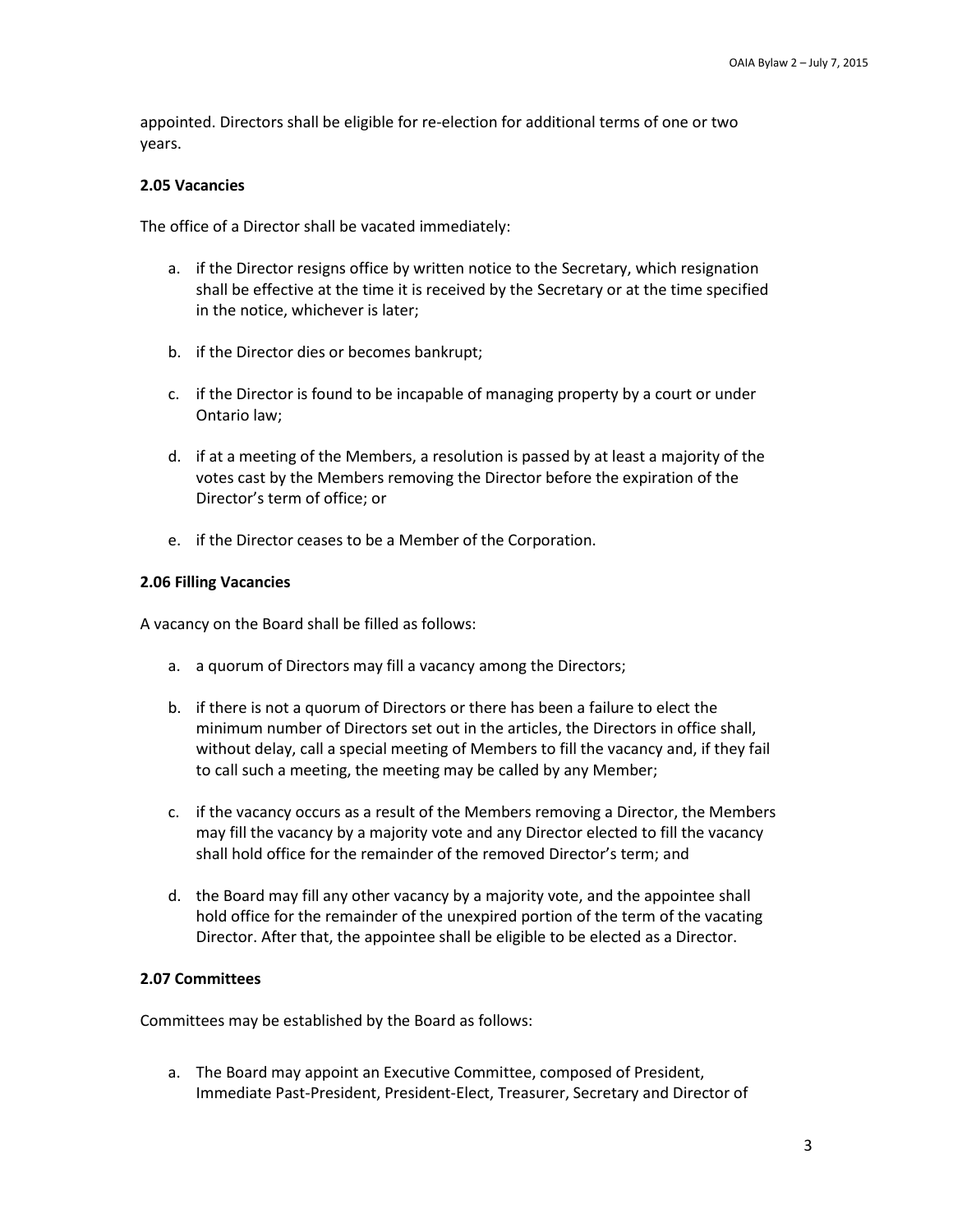Communications. The Executive Committee shall have the decision-making powers of the full Board to decide issues of greater importance or urgency when convoked by the President. Decisions taken by the Executive Committee shall be communicated to the full Board at the next scheduled Board meeting.

b. Subject to the limitations on delegation set out in the Act, the Board may establish any other committee it determines necessary for the execution of the Board's responsibilities. The Board shall determine the composition and terms of reference for any such committee. The Board may dissolve any committee by resolution at any time.

### **2.08 Remuneration of Directors**

The Directors shall serve as such without remuneration and no Director shall directly or indirectly receive any profit from occupying the position of Director, provided that:

- a. Directors may be reimbursed for reasonable expenses they incur in the performance of their Directors' duties;
- b. Directors may be paid remuneration and reimbursed for expenses incurred in connection with services they provide to the Corporation in their capacity other than as Directors, provided that the amount of any such remuneration or reimbursement is: (i) considered reasonable by the Board; (ii) approved by the Board for payment by resolution passed before such payment is made; and (iii) in compliance with the conflict of interest provisions of the Act; and
- c. Notwithstanding the foregoing, no Director shall be entitled to any remuneration for services as a Director or in other capacity if the Corporation is a charitable corporation, unless the provisions of the Act and the law applicable to charitable corporations are complied with.

### **SECTION 3 – BOARD MEETINGS**

### **3.01 Calling of Meetings**

Meetings of the Board of Directors may be called by the President or any two Directors at any time and any place on notice as required by this Bylaw.

### **3.02 Regular Meetings**

The Board may fix the place and time of regular Board meetings and send a copy of the resolution fixing the place and time of such meetings to each Director, and no other notice shall be required for any such meetings.

### **3.03 Notice**

Notice of the time and place for the holding of a meeting of the Board shall be given in the manner provided in Section 10 of this Bylaw to every Director of the Corporation not less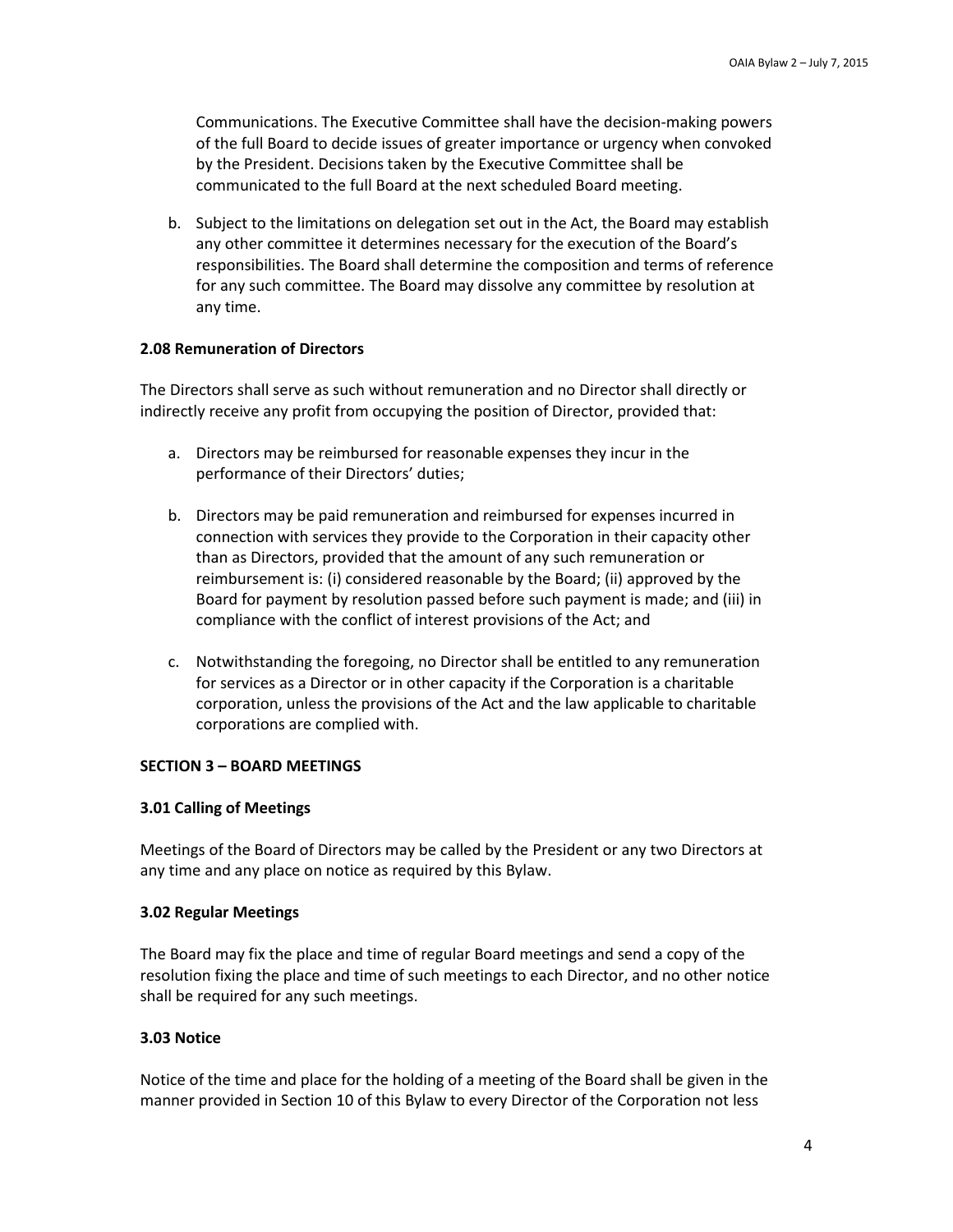than seven days before the date that the meeting is to be held. Notice of a meeting is not necessary if all of the Directors are present, and none objects to the holding of the meeting, or if those absent have waived notice or have otherwise signified their consent to the holding of such meeting. If a quorum of Directors is present, each newly elected or appointed Board may, without notice, hold its first meeting immediately following the annual meeting of the Corporation.

### **3.04 Chair**

The Chair shall preside at Board meetings. In the absence of the Chair, the Directors present shall choose one of their number to act as the Chair.

#### **3.05 Voting**

Each Director has one vote. Questions arising at any Board meeting shall be decided by a majority of votes. In case of an equality of votes, the Chair shall not have a second or casting vote.

#### **3.06 Participation by Telephone or Other Communications Facilities**

If all of the Directors consent, a Director may participate in a meeting of the Board or of a committee of Directors by telephonic or electronic means that permits all participants to communicate adequately with each other during the meeting. A Director participating by such means is deemed to be present at that meeting.

#### **3.07 Quorum**

Quorum for meetings of the Board of Directors is a majority of members of the Board.

#### **SECTION 4 - FINANCIAL**

#### **4.01 Banking**

The Board shall by resolution from time to time designate the bank in which the money, bonds or other securities of the Corporation shall be placed for safekeeping.

#### **4.02 Financial Year**

The financial year of the Corporation ends on December 31 in each year or on such other date as the Board may from time to time by resolution determine.

#### **4.03 Fundraising**

Under the direction of the Board, and subject to the Act, the Corporation may raise funds for its activities through the collection of membership dues, the selling of advertising (including the advertising of employment opportunities on the OAIA's web site), the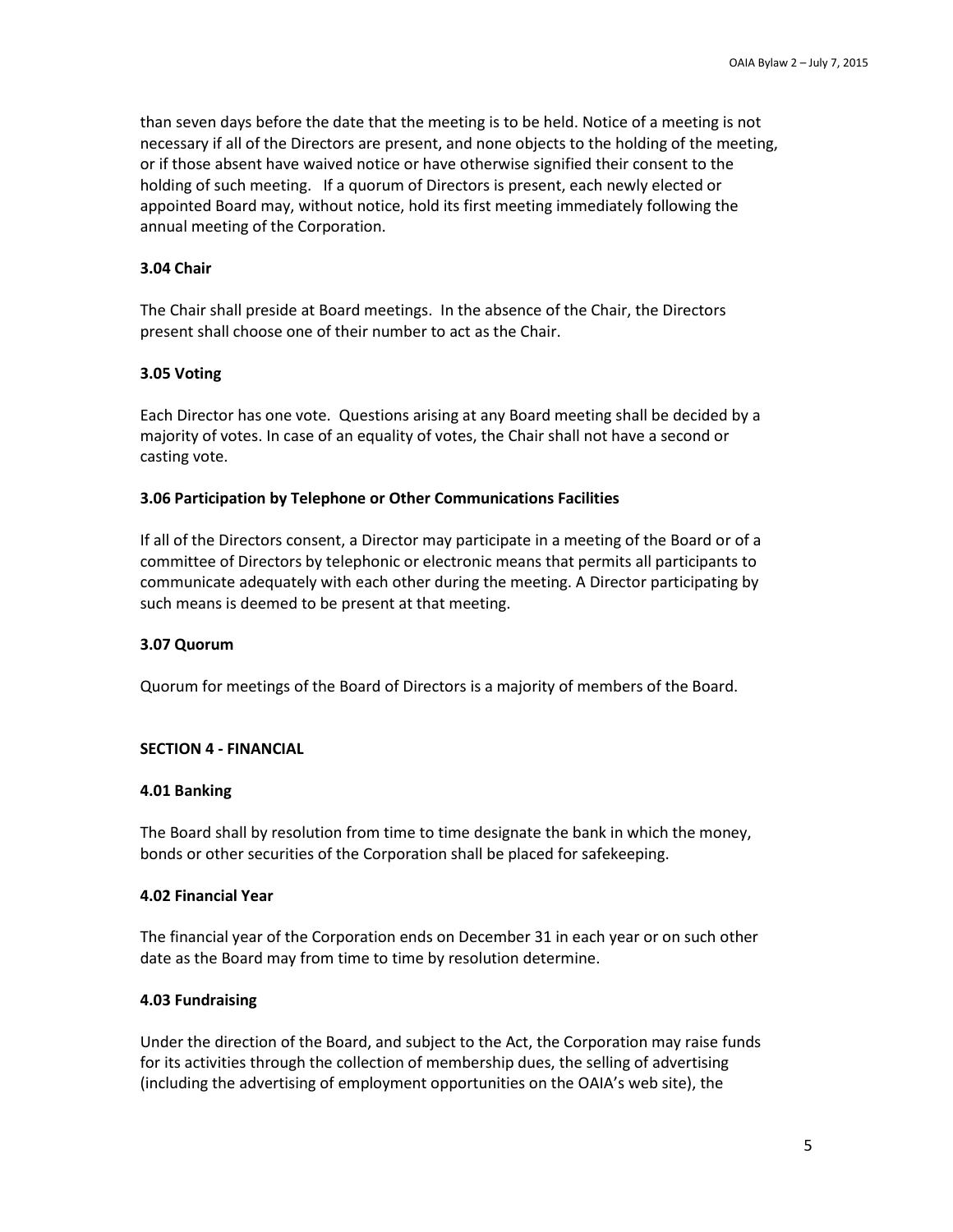charging of fees for events it sponsors or promotes, and the acceptance of financial support from organizations and individuals in the private and public sectors.

#### **4.04 Membership dues**

Regular and student membership fees shall be fixed from time to time, at the discretion of the Board.

#### **SECTION 5 – OFFICERS**

#### **5.01 Officers**

- a. The Board shall appoint a President, President-Elect and Immediate Past President annually from among the Directors for a one-year term.
- b. Notwithstanding Section 5.01(a) the Board may re-appoint the President, President-Elect and Immediate Past President for one additional one-year term.
- c. The President shall also serve as Chair, and shall chair Board meetings and shall have the authority to call meetings. The President shall have the authority to approve financial transactions up to \$500 in value, without seeking prior Board approval.
- d. The President-Elect shall function as a voting Director, shall perform all of the duties of the President in the event of the absence or disability of the President, and shall have other duties and powers as may be assigned by the Board of Directors.
- e. The Immediate Past-President shall function as a voting Director and shall have such duties and powers as may be assigned by the Board of Directors.
- f. A Secretary, a Treasurer, and a Director of Communications shall be appointed by the Board of Directors from among the Directors and shall have such duties and powers as may be assigned by the Board of Directors. The offices of Treasurer and Secretary may be held by the same person, and may be known as the Secretary-Treasurer.
- g. The Board may appoint such other Officers and agents as it deems necessary, and who shall have such authority and shall perform such duties as the Board may prescribe from time to time.

### **5.02 Office Held at Board's Discretion**

Any Officer shall cease to hold office upon resolution of the Board.

### **5.03 Duties**

Officers shall be responsible for the duties assigned to them and they may delegate to others the performance of any or all of such duties.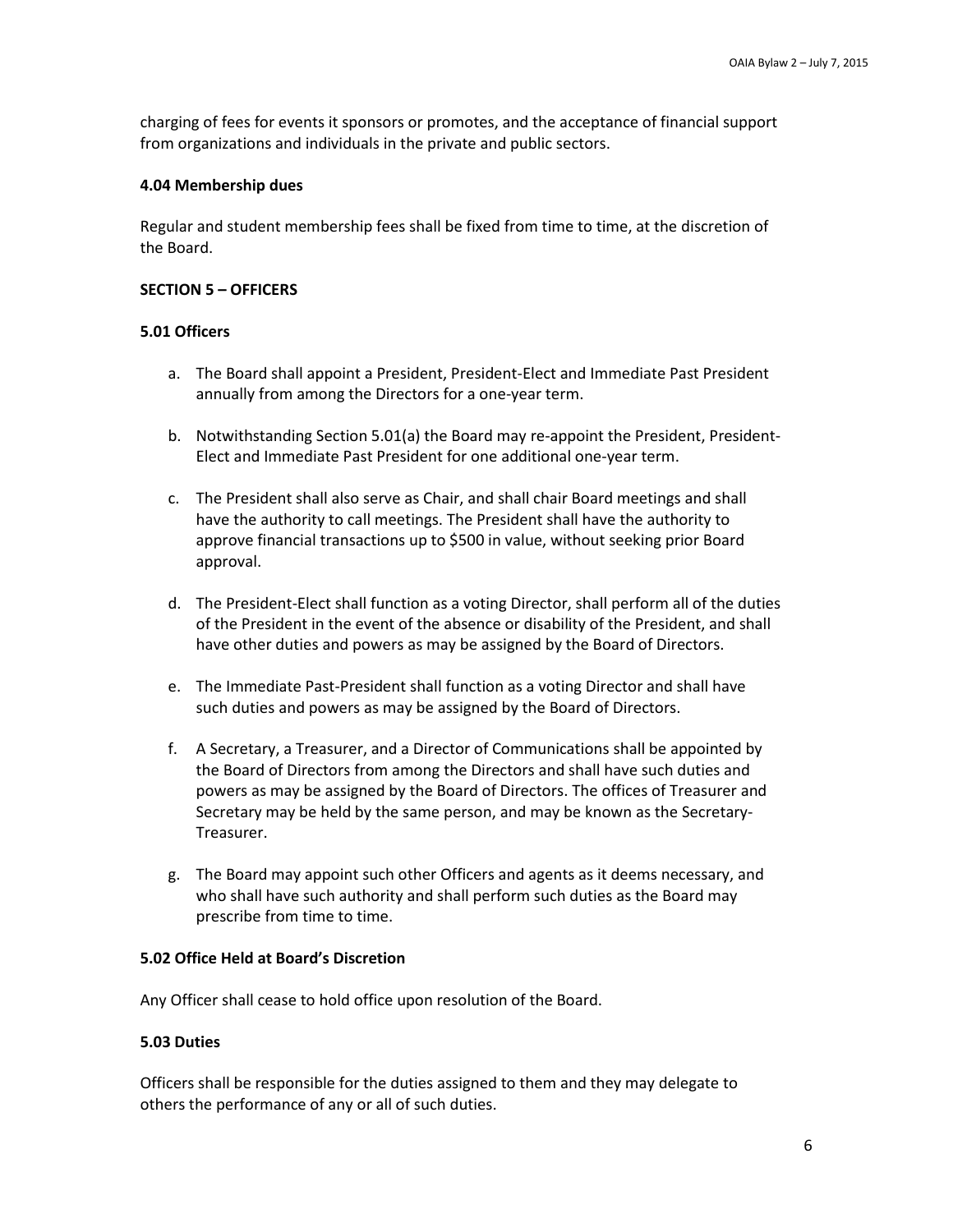## **SECTION 6 - PROTECTION OF DIRECTORS AND OTHERS**

## **6.01 Protection of Directors and Officers**

No Director, Officer or committee member of the Corporation is liable for the acts, neglects or defaults of any other Director, Officer, committee member or employee of the Corporation or for joining in any receipt or for any loss, damage or expense happening to the Corporation through the insufficiency or deficiency of title to any property acquired by resolution of the Board or for or on behalf of the Corporation or for the insufficiency or deficiency of any security in or upon which any of the money of or belonging to the Corporation shall be placed out or invested or for any loss or damage arising from the bankruptcy, insolvency or tortious act of any person, firm or Corporation with whom or which any moneys, securities or effects shall be lodged or deposited or for any other loss, damage or misfortune whatever which may happen in the execution of the duties of his or her respective office or trust provided that they have:

- a. complied with the Act and the Corporation's Articles and Bylaws; and
- b. exercised their powers and discharged their duties in accordance with the Act.

### **SECTION 7 - CONFLICT OF INTEREST**

### **7.01 Conflict of Interest**

A Director who is in any way directly or indirectly interested in a contract or transaction, or proposed contract or transaction, with the Corporation shall make the disclosure required by the Act. Except as provided by the Act, no such Director shall attend any part of a meeting of Directors or vote on any resolution to approve any such contract or transaction.

### **SECTION 8 - MEMBERS**

### **8.01 Members**

Membership in the Corporation shall consist of such persons interested in furthering the Corporation's purposes who have been accepted into membership in the Corporation in such manner as the Board decides.

### **8.02 Member Classes**

There are two categories of membership in the Corporation:

- a. regular members; and,
- b. student members.

Eligibility for student membership is based on full-time enrollment, during some period of the membership year, in a program leading to a recognized degree.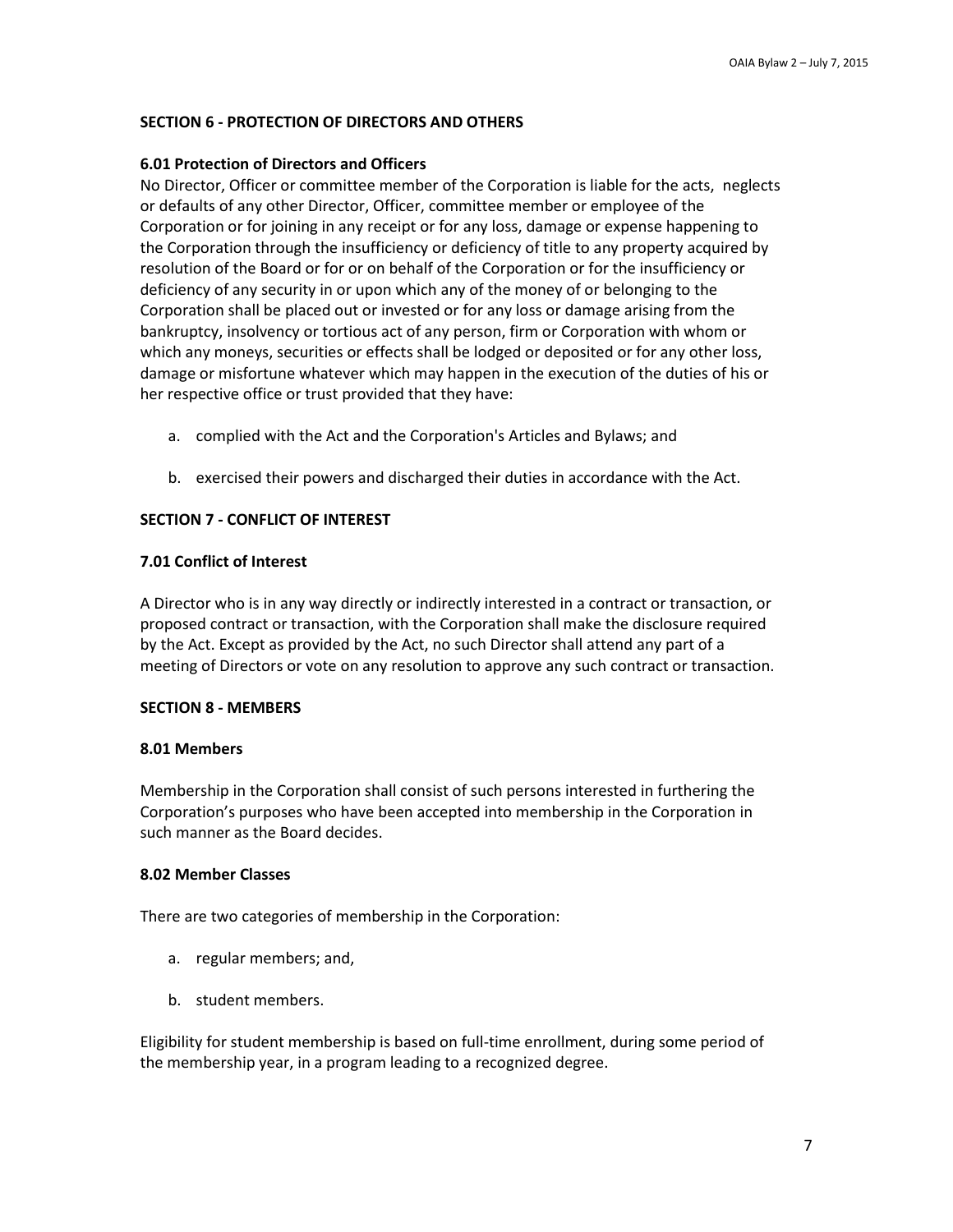## **8.03 Membership**

Only individuals shall be eligible for membership in the Corporation. A membership in the Corporation is not transferable and automatically terminates if the Member resigns or such membership is otherwise terminated in accordance with the Act.

## **8.04 Membership Dues**

Annual membership dues shall be for the calendar year starting January 1 and ending December 31. Membership in the Corporation shall lapse if fees are not paid within 60 days of the start of a new calendar year. Only paid-up members shall be eligible to nominate a candidate for a Board position, run for office, or vote.

## **8.05 Disciplinary Act or Termination of Membership for Cause**

- a. Upon 15 days' written notice to a Member, the Board may pass a resolution authorizing disciplinary action or the termination of membership for violating any provision of the articles or Bylaws.
- b. The notice shall set out the reasons for the disciplinary action or termination of membership. The Member receiving the notice shall be entitled to give the Board a written submission opposing the disciplinary action or termination not less than 5 days before the end of the 15-day period. The Board shall consider the written submission of the Member before making a final decision regarding disciplinary action or termination of membership.

## **SECTION 9 - MEMBERS' MEETINGS**

## **9.01 Annual Meeting**

The annual meeting shall be held on a day and at a place within Ontario fixed by the Board. Any Member, upon request, shall be provided, not less than 21 days before the annual meeting, with a copy of the approved financial statements, auditor's report or review engagement report and other financial information required by the Bylaws or Articles.

The business transacted at the annual meeting shall include:

- a. receipt of the agenda;
- b. receipt of the minutes of the previous annual and subsequent special meetings;
- c. consideration of the financial statements;
- d. report of the auditor or person who has been appointed to conduct a review engagement or compilation of the annual financial statements;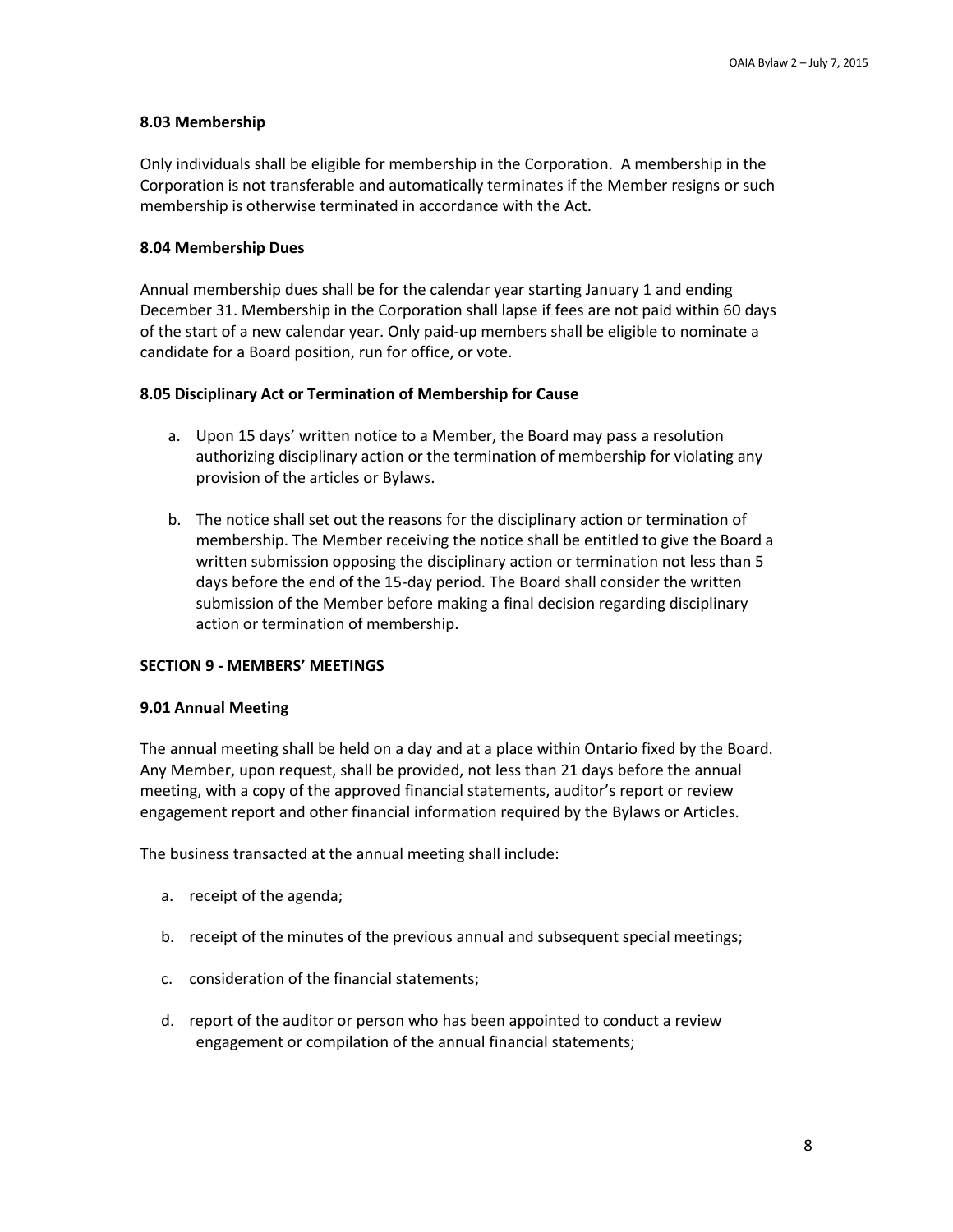- e. reappointment or new appointment of the auditor or a person to conduct a review engagement or a compilation of the annual financial statements for the coming year;
- f. election of Directors; and
- g. such other or special business as may be set out in the notice of meeting.

No other item of business shall be included on the agenda for annual meeting unless a Member's proposal has been given to the Secretary prior to the giving of notice of the annual meeting in accordance with the Act, so that such item of new business can be included in the notice of annual meeting.

## **9.02 Special Meetings**

The Board of Directors may call a special meeting of the Members. The Board shall convene a special meeting on written requisition of not less than one-tenth of the Members for any purpose connected with the affairs of the Corporation that does not fall within the exceptions listed in the Act or is otherwise inconsistent with the Act, within 21 days from the date of the deposit of the requisition.

## **9.03 Notice**

Subject to the Act, not less than 10 and not more that 50 days written notice of any annual or special Members' meeting shall be given by the Secretary or other officer designated by the Board of Directors in the manner specified in the Act to each Member and to the auditor or person appointed to conduct a review engagement or compilation of the financial statements. Notice of any meeting where special business will be transacted must contain sufficient information to permit the Members to form a reasoned judgment on the decision to be taken. Notice of each meeting must remind the Member of the right to vote by proxy.

## **9.04 Quorum**

A quorum for the transaction of business at a Members' meeting is eight (8) Members, whether present in person or by proxy. If a quorum is present at the opening of a meeting of the Members, the Members present may proceed with the business of the meeting, even if a quorum is not present throughout the meeting.

## **9.05 Chair of the Meeting**

The Chair shall be the chair of the Members' meeting; in the Chair's absence, the Members present at any Members' meeting shall choose another Director as chair and if no Director is present or if all of the Directors present decline to act as chair, the Members present shall choose one of their number to chair the meeting.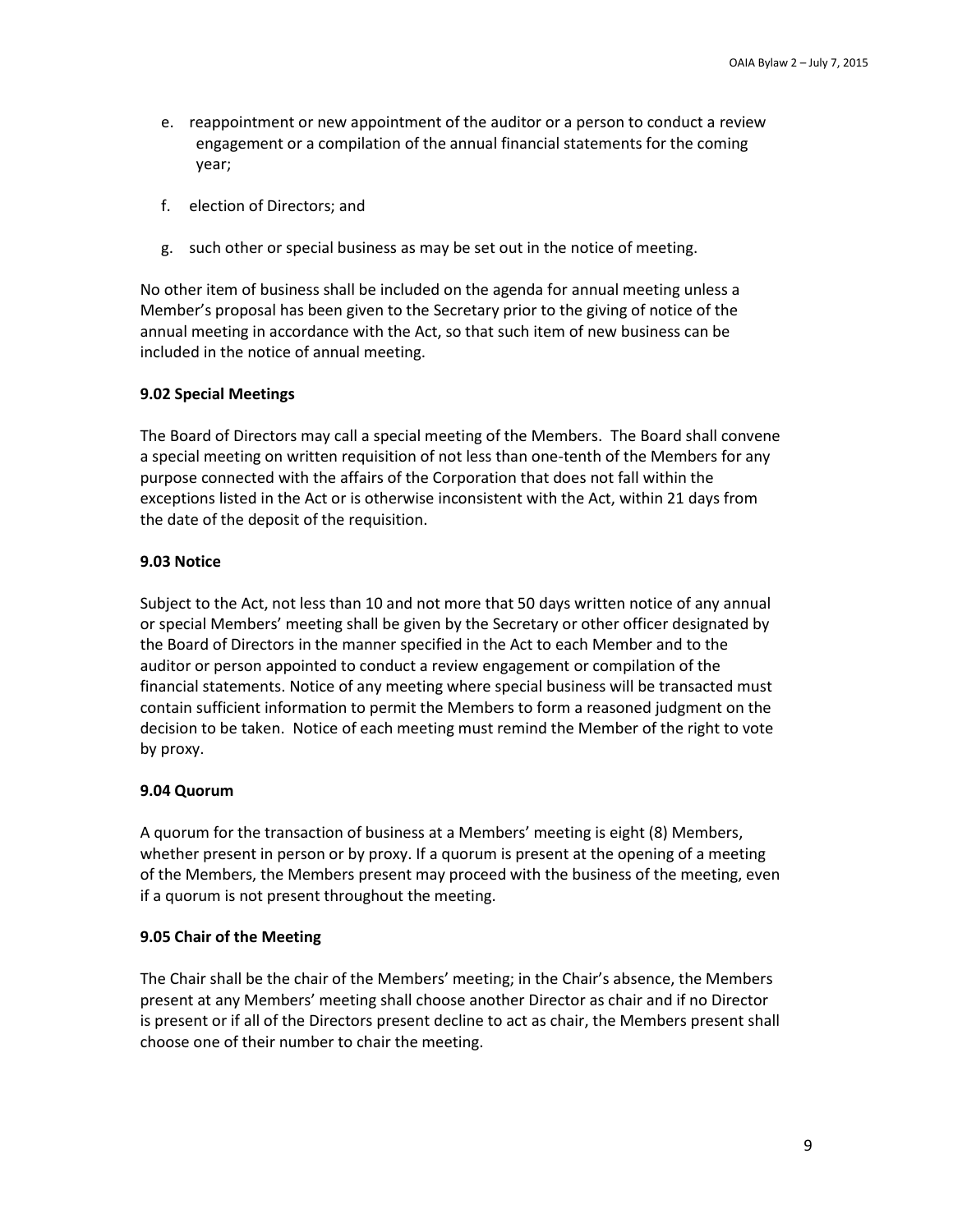### **9.06 Voting of Members**

Business arising at any Members' meeting shall be decided by a majority of votes unless otherwise required by the Act or the Bylaw provided that:

- a. each Member shall be entitled to one vote at any meeting;
- b. votes shall be taken by a show of hands among all Members present and the chair of the meeting, if a Member, shall have a vote;
- c. an abstention shall not be considered a vote cast;
- d. before or after a show of hands has been taken on any question, the chair of the meeting may require, or any Member may demand, a written ballot. A written ballot so required or demanded shall be taken in such manner as the chair of the meeting shall direct;
- e. if there is a tie vote, the chair of the meeting shall require a written ballot, and shall not have a second or casting vote. If there is a tie vote upon written ballot, the motion is lost; and
- f. whenever a vote by show of hands is taken on a question, unless a written ballot is required or demanded, a declaration by the chair of the meeting that a resolution has been carried or lost and an entry to that effect in the minutes shall be conclusive evidence of the fact without proof of the number or proportion of votes recorded in favour of or against the motion.

### **9.07 Adjournments**

The Chair may, with the majority consent of any Members' meeting, adjourn the same from time to time and no notice of such adjournment need be given to the Members, unless the meeting is adjourned by one or more adjournments for an aggregate of 30 days of more. Any business may be brought before or dealt with at any adjourned meeting which might have been brought before or dealt with at the original meeting in accordance with the notice calling the same.

### **9.08 Persons Entitled to be Present**

The only persons entitled to attend a Members' meeting are the Members, the Directors, the auditors of the Corporation (or the person who has been appointed to conduct a review engagement, if any) and others who are entitled or required under any provision of the Act or the articles to be present at the meeting. Any other person may be admitted only if invited by the Chair of the meeting or with the majority consent of the Members present at the meeting.